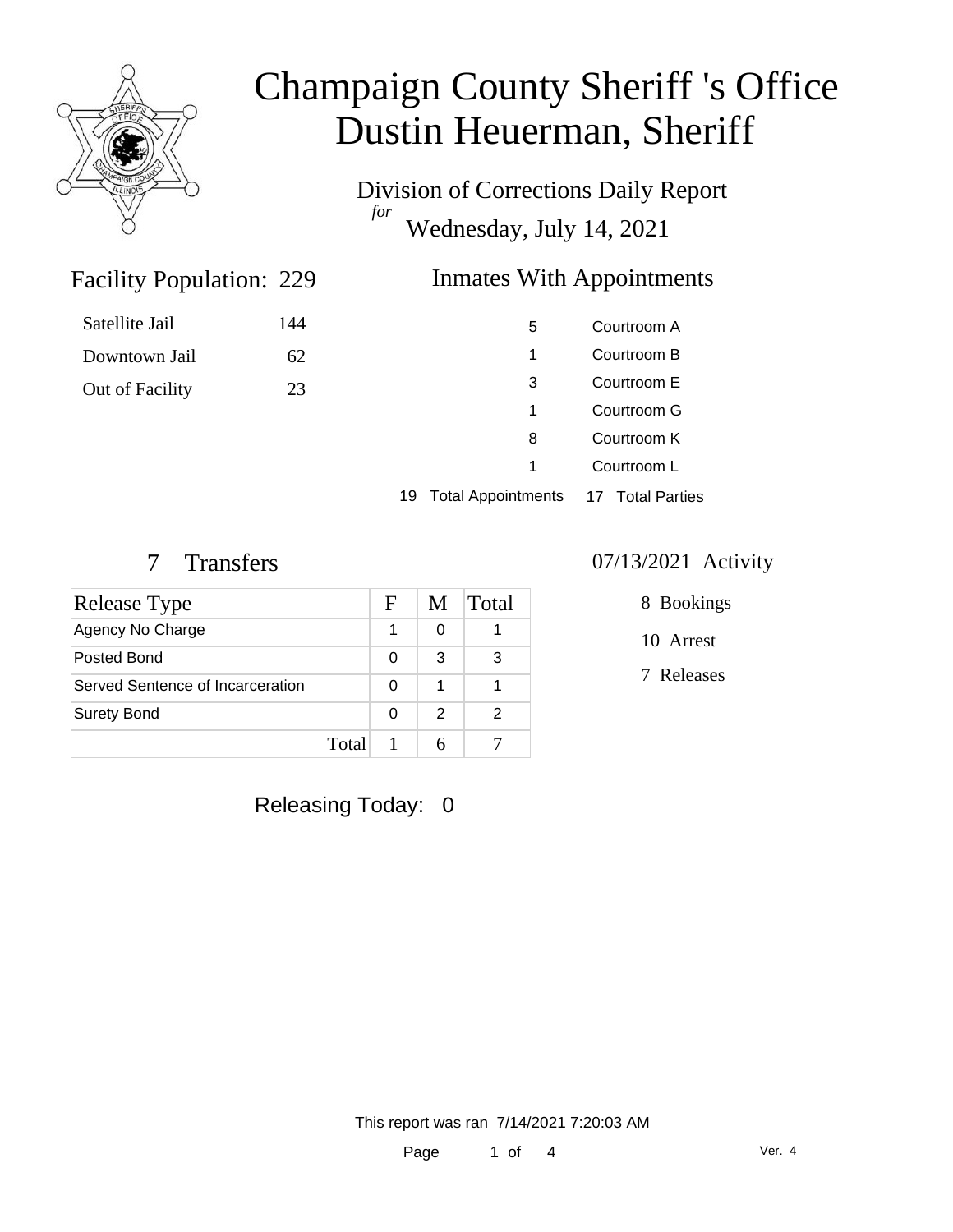

# Champaign County Sheriff 's Office Dustin Heuerman, Sheriff

Division of Corrections Daily Report *for* Wednesday, July 14, 2021

#### Custody Status Count

- Civil Other 1
- Electronic Home Dentention 22
	- Felony Arraignment 9
		- Felony Other 4
	- Felony Pre-Sentence 4
		- Felony Pre-Trial 135
	- Felony Sentenced CCSO 11
	- Felony Sentenced IDOC 13
		- Hold Other 3
	- Misdemeanor Arraignment 1
		- Misdemeanor Other 1
		- Misdemeanor Pre-Trial 7
			- Petition to Revoke 4
			- Remanded to DHS 13
		- Traffic Sentenced CCSO 1
			- Total 229

This report was ran 7/14/2021 7:20:03 AM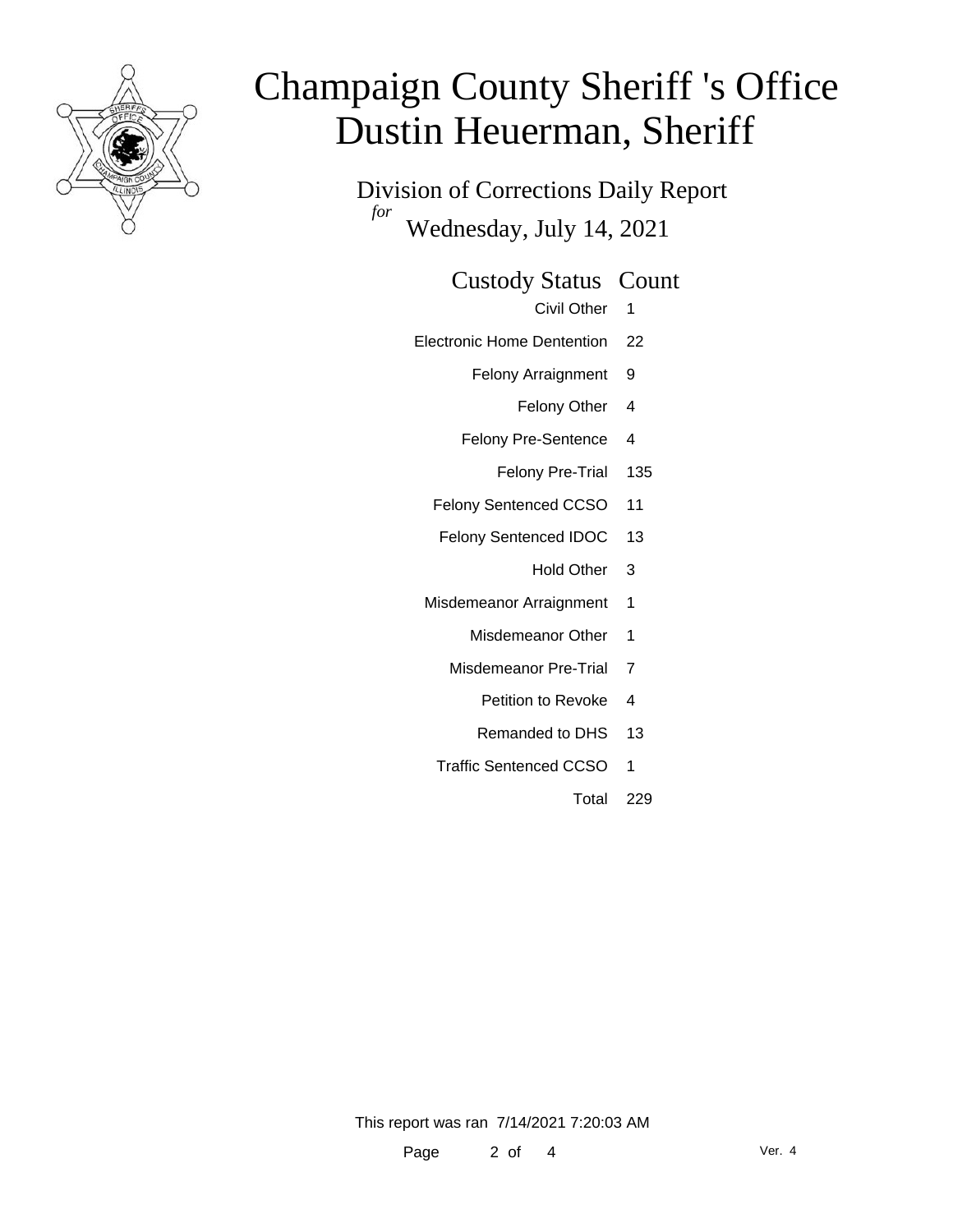

# Champaign County Sheriff 's Office Dustin Heuerman, Sheriff

Division of Corrections Daily Report *for* Wednesday, July 14, 2021

### Inmates With Appointments

| Jailing Party Name              | Location    | Number of Records / Node |
|---------------------------------|-------------|--------------------------|
| AMOS, DERRICK JAMES             | Courtroom A | 2 / Satellite Jail       |
| COWART, TORREY BENJAMEN, Junior | Courtroom L | 1 / Downtown Jail        |
| DOMINGO-CASTANEDA, FRANCISCO    | Courtroom E | 1 / Downtown Jail        |
| <b>EVANS, TAROWE LAMAR</b>      | Courtroom K | 1 / Satellite Jail       |
| HERNANDEZ, GUADALUPE            | Courtroom K | 2 / Satellite Jail       |
| JOHNSON, ANTONIO LASHAUN        | Courtroom A | 1 / Satellite Jail       |
| <b>JORDAN, PATRICK RODEL</b>    | Courtroom A | 1 / Satellite Jail       |
| LUINA-MONTALVO, LIZ YOANN       | Courtroom K | 1 / Satellite Jail       |
| MAIDEN, TIMOTHY JR              | Courtroom K | 1 / Satellite Jail       |
| MALONE, KEVIN ANTONIO           | Courtroom K | 1 / Satellite Jail       |
| MULLENS, RICHARD LEE            | Courtroom K | 1 / Satellite Jail       |
| MURPHY, AZIA CIMONE             | Courtroom E | 1 / Satellite Jail       |
| PENA, JESUS, Junior             | Courtroom E | 1 / Downtown Jail        |
| SHELTON, JOSIAH TIMOTHY         | Courtroom A | 1 / Satellite Jail       |
| SIMMONS, MICHAEL JAMAL          | Courtroom G | 1 / Satellite Jail       |
| STOVER, ANDREW WADE             | Courtroom K | 1 / Downtown Jail        |
| WINSTON, ARTEZ ANTONIO          | Courtroom B | 1 / Satellite Jail       |

### **Transfers**

| CERVANTES, DANIEL        | Posted Bond                      | Satellite Jail |
|--------------------------|----------------------------------|----------------|
| DILLARD, STACY RODRIGUEZ | Posted Bond                      | Satellite Jail |
| FREEMAN, JUSTIN ROBERT   | <b>Surety Bond</b>               | Satellite Jail |
| GARRETT, TONY RAY        | Served Sentence of Incarceration | Satellite Jail |
| HUNTER, AUSTIN JOE       | Posted Bond                      | Satellite Jail |
| JONES, KENDALL KHALIF    | <b>Surety Bond</b>               | Satellite Jail |
| RESMA, DANICA HUELVA     | Agency No Charge                 | Satellite Jail |
|                          |                                  |                |

This report was ran 7/14/2021 7:20:03 AM